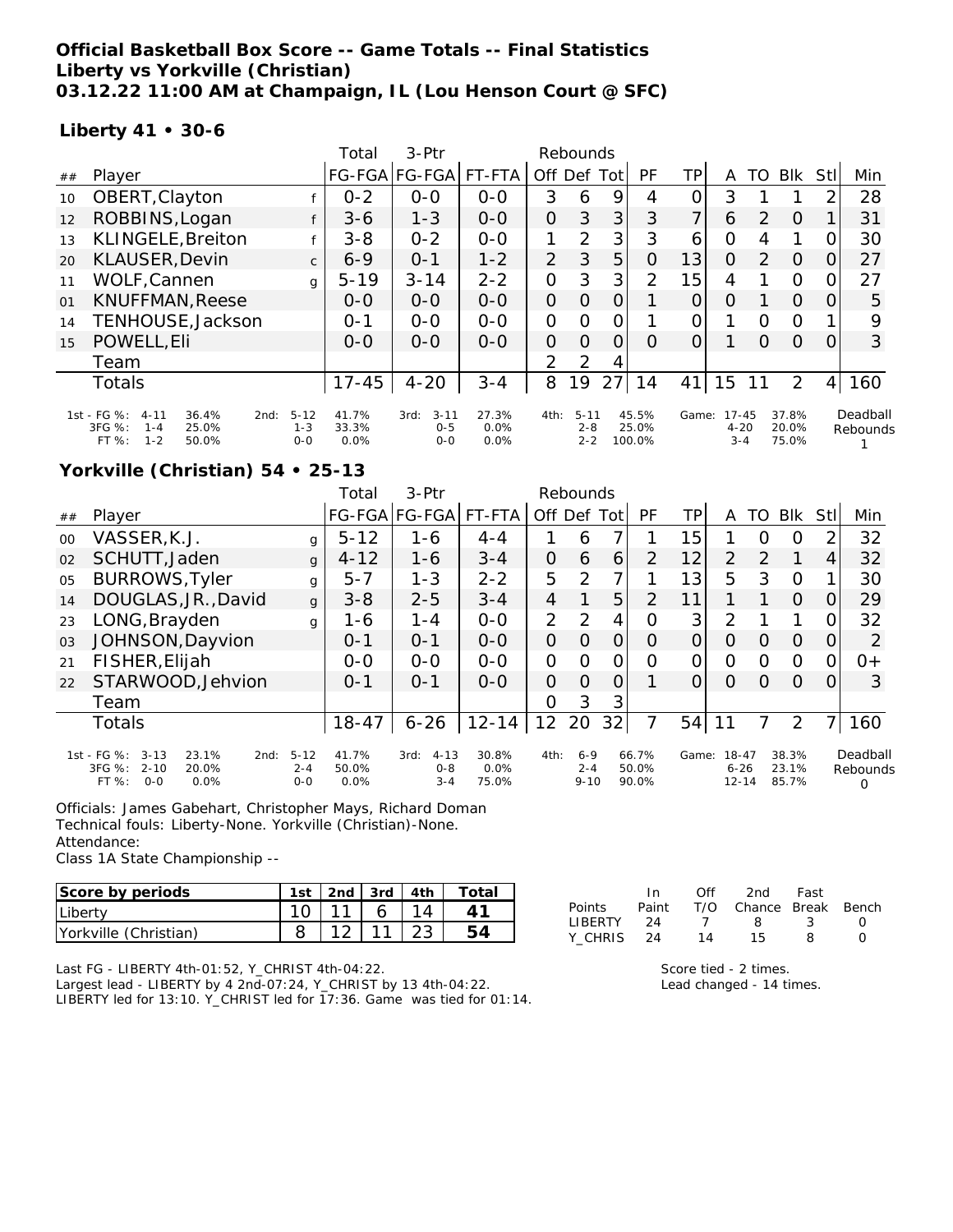## **Liberty vs Yorkville (Christian) 03.12.22 11:00 AM at Champaign, IL (Lou Henson Court @ SFC) 1st PERIOD Play-by-Play (Page 1)**

|      |          |                | Time Score Margi HOME/VISITOR          | Time Score Margi HOME/VISITOR |                       |         |                         |     |        |              |       |  |
|------|----------|----------------|----------------------------------------|-------------------------------|-----------------------|---------|-------------------------|-----|--------|--------------|-------|--|
| 07:4 |          |                | MISSED 3 PTR by SCHUTT, Jaden          | 00:0                          |                       |         | REBOUND (DEF) by (TEAM) |     |        |              |       |  |
| 07:4 |          |                | REBOUND (DEF) by ROBBINS, Logan        |                               |                       |         |                         |     |        |              |       |  |
| 07:2 |          |                | MISSED 3 PTR by KLINGELE, Breiton      |                               |                       |         | In                      | Off | 2nd    | Fast         |       |  |
| 07:2 |          |                | REBOUND (DEF) by SCHUTT, Jaden         |                               | 1st period-only       |         | Paint                   | T/O | Chance | <b>Break</b> | Bench |  |
| 07:2 |          |                | FOUL by OBERT, Clayton (P1T1)          |                               |                       | Liberty | 6                       | 5   | 2      | 0            | 0     |  |
| 07:1 |          |                | MISSED 3 PTR by DOUGLAS, JR., David    |                               | Yorkville (Christian) |         | 2                       | 0   | 8      | 0            | 0     |  |
| 07:1 |          |                | REBOUND (OFF) by BURROWS, Tyler        |                               |                       |         |                         |     |        |              |       |  |
| 07:0 | $3-0$    | $H_3$          | GOOD! 3 PTR by SCHUTT, Jaden           |                               |                       |         |                         |     |        |              |       |  |
| 07:0 |          |                | ASSIST by BURROWS, Tyler               |                               |                       |         |                         |     |        |              |       |  |
|      |          |                |                                        |                               |                       |         |                         |     |        |              |       |  |
| 06:4 |          |                | MISSED JUMPER by KLINGELE, Breiton     |                               |                       |         |                         |     |        |              |       |  |
| 06:4 |          |                | REBOUND (DEF) by LONG, Brayden         |                               |                       |         |                         |     |        |              |       |  |
| 06:3 |          |                | MISSED 3 PTR by VASSER, K.J.           |                               |                       |         |                         |     |        |              |       |  |
| 06:3 |          |                | REBOUND (DEF) by (TEAM)                |                               |                       |         |                         |     |        |              |       |  |
| 06:3 |          |                | FOUL by DOUGLAS, JR., David (P1T1)     |                               |                       |         |                         |     |        |              |       |  |
| 06:0 | $3-2$    | H 1            | GOOD! LAYUP by ROBBINS, Logan [PNT]    |                               |                       |         |                         |     |        |              |       |  |
| 06:0 |          |                | ASSIST by WOLF, Cannen                 |                               |                       |         |                         |     |        |              |       |  |
| 05:5 |          |                | MISSED LAYUP by VASSER, K.J.           |                               |                       |         |                         |     |        |              |       |  |
| 05:5 |          |                | <b>BLOCK by KLINGELE, Breiton</b>      |                               |                       |         |                         |     |        |              |       |  |
| 05:5 |          |                | REBOUND (OFF) by DOUGLAS, JR., David   |                               |                       |         |                         |     |        |              |       |  |
| 05:4 |          |                | MISSED 3 PTR by BURROWS, Tyler         |                               |                       |         |                         |     |        |              |       |  |
| 05:4 |          |                | REBOUND (DEF) by OBERT, Clayton        |                               |                       |         |                         |     |        |              |       |  |
| 05:3 |          |                | MISSED JUMPER by WOLF, Cannen          |                               |                       |         |                         |     |        |              |       |  |
| 05:3 |          |                |                                        |                               |                       |         |                         |     |        |              |       |  |
|      |          |                | REBOUND (DEF) by VASSER, K.J.          |                               |                       |         |                         |     |        |              |       |  |
| 05:1 |          |                | MISSED 3 PTR by VASSER, K.J.           |                               |                       |         |                         |     |        |              |       |  |
| 05:1 |          |                | REBOUND (OFF) by LONG, Brayden         |                               |                       |         |                         |     |        |              |       |  |
| 05:0 |          |                | FOUL by BURROWS, Tyler (P1T2)          |                               |                       |         |                         |     |        |              |       |  |
| 05:0 |          |                | <b>TURNOVR by BURROWS, Tyler</b>       |                               |                       |         |                         |     |        |              |       |  |
| 04:4 |          |                | MISSED JUMPER by OBERT, Clayton        |                               |                       |         |                         |     |        |              |       |  |
| 04:4 |          |                | BLOCK by LONG, Brayden                 |                               |                       |         |                         |     |        |              |       |  |
| 04:4 |          |                | REBOUND (OFF) by (TEAM)                |                               |                       |         |                         |     |        |              |       |  |
| 04:4 | $3 - 4$  | V <sub>1</sub> | GOOD! LAYUP by KLAUSER, Devin [PNT]    |                               |                       |         |                         |     |        |              |       |  |
| 04:4 |          |                | ASSIST by WOLF, Cannen                 |                               |                       |         |                         |     |        |              |       |  |
| 04:2 |          |                | TURNOVR by LONG, Brayden               |                               |                       |         |                         |     |        |              |       |  |
| 04:1 |          |                | TURNOVR by KLINGELE, Breiton           |                               |                       |         |                         |     |        |              |       |  |
| 04:0 |          |                | STEAL by SCHUTT, Jaden                 |                               |                       |         |                         |     |        |              |       |  |
| 03:5 |          |                |                                        |                               |                       |         |                         |     |        |              |       |  |
|      |          |                | MISSED JUMPER by DOUGLAS, JR., David   |                               |                       |         |                         |     |        |              |       |  |
| 03:5 |          |                | REBOUND (DEF) by KLINGELE, Breiton     |                               |                       |         |                         |     |        |              |       |  |
| 03:4 |          |                | MISSED JUMPER by KLINGELE, Breiton     |                               |                       |         |                         |     |        |              |       |  |
| 03:4 |          |                | REBOUND (DEF) by BURROWS, Tyler        |                               |                       |         |                         |     |        |              |       |  |
| 03:3 |          |                | MISSED 3 PTR by VASSER, K.J.           |                               |                       |         |                         |     |        |              |       |  |
| 03:3 |          |                | REBOUND (OFF) by BURROWS, Tyler        |                               |                       |         |                         |     |        |              |       |  |
| 03:2 | $5 - 4$  | H 1            | GOOD! LAYUP by VASSER, K.J. [PNT]      |                               |                       |         |                         |     |        |              |       |  |
| 03:2 |          |                | <b>ASSIST by BURROWS, Tyler</b>        |                               |                       |         |                         |     |        |              |       |  |
| 03:1 |          |                | TURNOVR by KLINGELE, Breiton           |                               |                       |         |                         |     |        |              |       |  |
| 03:1 |          |                | STEAL by SCHUTT, Jaden                 |                               |                       |         |                         |     |        |              |       |  |
| 03:1 |          |                | TURNOVR by SCHUTT, Jaden               |                               |                       |         |                         |     |        |              |       |  |
| 03:1 |          |                | STEAL by OBERT, Clayton                |                               |                       |         |                         |     |        |              |       |  |
| 03:0 | $5-6$    | V <sub>1</sub> | GOOD! LAYUP by KLINGELE, Breiton [PNT] |                               |                       |         |                         |     |        |              |       |  |
| 03:0 |          |                | ASSIST by ROBBINS, Logan               |                               |                       |         |                         |     |        |              |       |  |
| 02:3 |          |                | TURNOVR by DOUGLAS, JR., David         |                               |                       |         |                         |     |        |              |       |  |
| 02:3 |          |                | STEAL by TENHOUSE, Jackson             |                               |                       |         |                         |     |        |              |       |  |
| 02:0 |          |                | FOUL by VASSER, K.J. (P1T3)            |                               |                       |         |                         |     |        |              |       |  |
| 02:0 |          |                | TIMEOUT MEDIA                          |                               |                       |         |                         |     |        |              |       |  |
|      |          |                |                                        |                               |                       |         |                         |     |        |              |       |  |
| 02:0 |          |                | MISSED FT SHOT by KLAUSER, Devin       |                               |                       |         |                         |     |        |              |       |  |
| 02:0 |          |                | REBOUND (OFF) by (DEADBALL)            |                               |                       |         |                         |     |        |              |       |  |
| 02:0 | $5 - 7$  | V <sub>2</sub> | GOOD! FT SHOT by KLAUSER, Devin        |                               |                       |         |                         |     |        |              |       |  |
| 01:5 |          |                | MISSED 3 PTR by LONG, Brayden          |                               |                       |         |                         |     |        |              |       |  |
| 01:5 |          |                | REBOUND (OFF) by BURROWS, Tyler        |                               |                       |         |                         |     |        |              |       |  |
| 01:3 | 8-7      | H 1            | GOOD! 3 PTR by DOUGLAS, JR., David     |                               |                       |         |                         |     |        |              |       |  |
| 01:3 |          |                | <b>ASSIST by BURROWS, Tyler</b>        |                               |                       |         |                         |     |        |              |       |  |
| 01:2 | $8 - 10$ | V <sub>2</sub> | GOOD! 3 PTR by ROBBINS, Logan          |                               |                       |         |                         |     |        |              |       |  |
| 01:2 |          |                | <b>ASSIST by POWELL, Eli</b>           |                               |                       |         |                         |     |        |              |       |  |
| 01:1 |          |                | FOUL by KNUFFMAN, Reese (P1T2)         |                               |                       |         |                         |     |        |              |       |  |
| 00:4 |          |                | MISSED 3 PTR by DOUGLAS, JR., David    |                               |                       |         |                         |     |        |              |       |  |
| 00:4 |          |                | REBOUND (DEF) by WOLF, Cannen          |                               |                       |         |                         |     |        |              |       |  |
| 00:0 |          |                | MISSED 3 PTR by WOLF, Cannen           |                               |                       |         |                         |     |        |              |       |  |
| 00:0 |          |                | BLOCK by SCHUTT, Jaden                 |                               |                       |         |                         |     |        |              |       |  |
| 00:0 |          |                | REBOUND (OFF) by (TEAM)                |                               |                       |         |                         |     |        |              |       |  |
| 00:0 |          |                | MISSED 3 PTR by WOLF, Cannen           |                               |                       |         |                         |     |        |              |       |  |
|      |          |                |                                        |                               |                       |         |                         |     |        |              |       |  |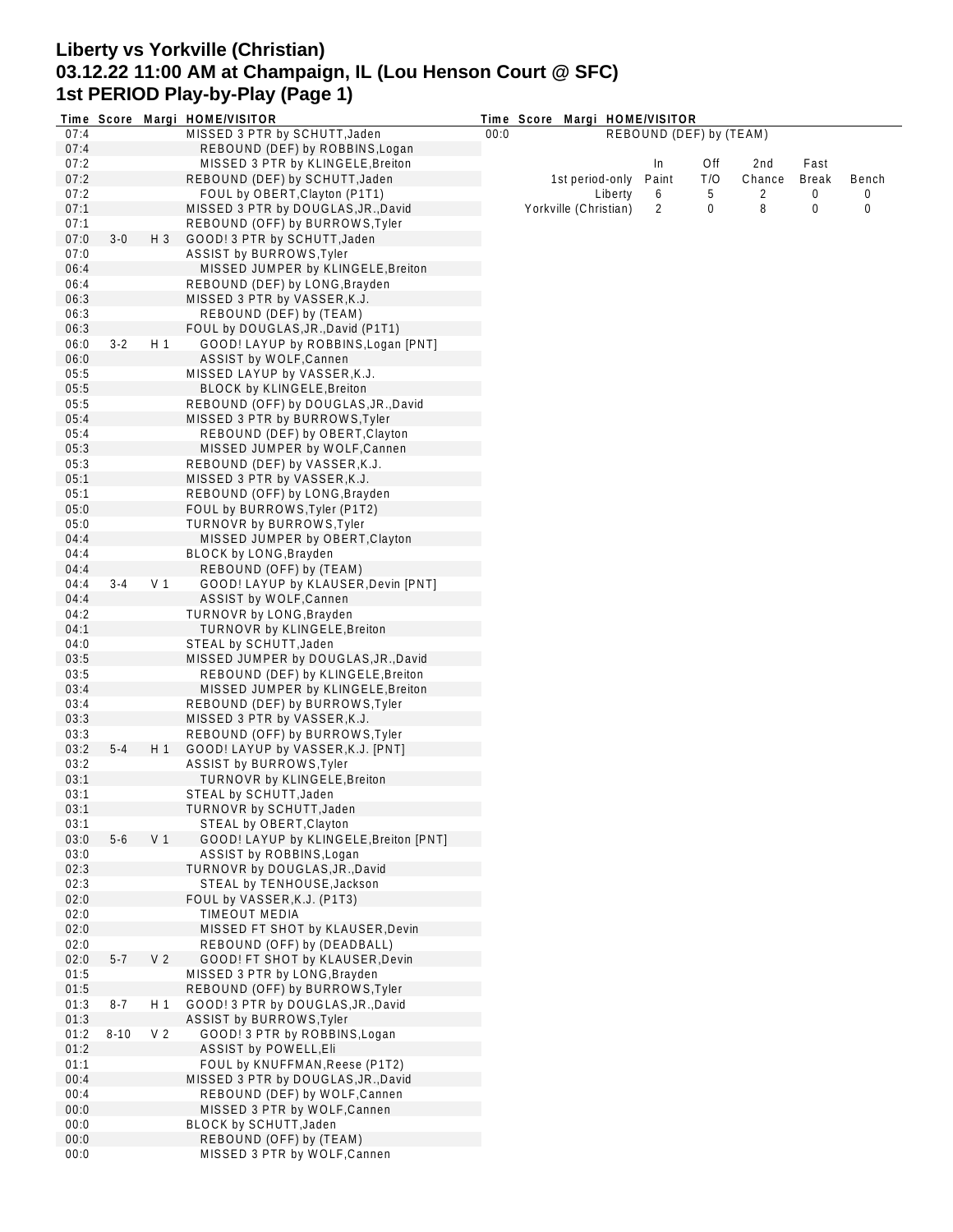# **Liberty vs Yorkville (Christian) 03.12.22 11:00 AM at Champaign, IL (Lou Henson Court @ SFC) 2nd PERIOD Play-by-Play (Page 1)**

|      |            |                | Time Score Margi HOME/VISITOR          | Time Score Margi HOME/VISITOR |       |     |             |              |       |
|------|------------|----------------|----------------------------------------|-------------------------------|-------|-----|-------------|--------------|-------|
| 07:4 |            |                | MISSED 3 PTR by WOLF, Cannen           |                               |       |     |             |              |       |
| 07:4 |            |                | REBOUND (OFF) by KLINGELE, Breiton     |                               | In    | Off | 2nd         | Fast         |       |
| 07:2 | $8 - 12$   | V 4            | GOOD! LAYUP by KLAUSER, Devin [PNT]    | 2nd period-only               | Paint | T/O | Chance      | <b>Break</b> | Bench |
| 07:2 |            |                | ASSIST by ROBBINS, Logan               | Liberty                       | 6     | 0   | 4           | 3            | 0     |
| 07:0 |            |                | MISSED JUMPER by SCHUTT, Jaden         | Yorkville (Christian)         | 6     | 5   | $\mathbf 0$ | 4            | 0     |
| 07:0 |            |                | REBOUND (DEF) by WOLF, Cannen          |                               |       |     |             |              |       |
| 06:4 |            |                | MISSED 3 PTR by WOLF, Cannen           |                               |       |     |             |              |       |
| 06:4 |            |                | REBOUND (DEF) by VASSER, K.J.          |                               |       |     |             |              |       |
| 06:3 | $10-12$    | V <sub>2</sub> | GOOD! LAYUP by SCHUTT, Jaden [FB/PNT]  |                               |       |     |             |              |       |
| 06:3 |            |                | ASSIST by BURROWS, Tyler               |                               |       |     |             |              |       |
| 06:2 |            |                | TURNOVR by KLAUSER, Devin              |                               |       |     |             |              |       |
|      | 05:5 13-12 | H 1            | GOOD! 3 PTR by BURROWS, Tyler          |                               |       |     |             |              |       |
| 05:5 |            |                | ASSIST by LONG, Brayden                |                               |       |     |             |              |       |
|      |            |                |                                        |                               |       |     |             |              |       |
| 05:3 |            |                | MISSED LAYUP by KLAUSER, Devin         |                               |       |     |             |              |       |
| 05:3 |            |                | REBOUND (OFF) by KLAUSER, Devin        |                               |       |     |             |              |       |
| 05:3 |            |                | MISSED TIP-IN by KLAUSER, Devin        |                               |       |     |             |              |       |
| 05:3 |            |                | REBOUND (DEF) by VASSER, K.J.          |                               |       |     |             |              |       |
| 05:2 |            |                | MISSED 3 PTR by STARWOOD, Jehvion      |                               |       |     |             |              |       |
| 05:2 |            |                | REBOUND (OFF) by VASSER, K.J.          |                               |       |     |             |              |       |
| 05:2 |            |                | MISSED LAYUP by VASSER, K.J.           |                               |       |     |             |              |       |
| 05:2 |            |                | REBOUND (DEF) by ROBBINS, Logan        |                               |       |     |             |              |       |
|      | 04:3 13-14 | V 1            | GOOD! LAYUP by WOLF, Cannen [PNT]      |                               |       |     |             |              |       |
| 04:3 |            |                | ASSIST by OBERT, Clayton               |                               |       |     |             |              |       |
| 04:2 | $16 - 14$  | H 2            | GOOD! 3 PTR by LONG, Brayden           |                               |       |     |             |              |       |
| 04:2 |            |                | ASSIST by SCHUTT, Jaden                |                               |       |     |             |              |       |
| 04:0 |            |                | FOUL by STARWOOD, Jehvion (P1T4)       |                               |       |     |             |              |       |
| 03:4 |            |                | TURNOVR by KLINGELE, Breiton           |                               |       |     |             |              |       |
| 03:4 |            |                | STEAL by BURROWS, Tyler                |                               |       |     |             |              |       |
| 03:4 |            |                | FOUL by KLINGELE, Breiton (P1T3)       |                               |       |     |             |              |       |
| 03:4 |            |                | <b>TIMEOUT MEDIA</b>                   |                               |       |     |             |              |       |
| 03:2 |            |                | MISSED JUMPER by LONG, Brayden         |                               |       |     |             |              |       |
| 03:2 |            |                | REBOUND (DEF) by OBERT, Clayton        |                               |       |     |             |              |       |
| 03:0 | $16 - 16$  | T <sub>1</sub> | GOOD! JUMPER by KLINGELE, Breiton      |                               |       |     |             |              |       |
| 03:0 |            |                | ASSIST by TENHOUSE, Jackson            |                               |       |     |             |              |       |
| 02:4 | 18-16      | H 2            | GOOD! LAYUP by VASSER, K.J. [PNT]      |                               |       |     |             |              |       |
| 02:3 |            |                |                                        |                               |       |     |             |              |       |
| 02:3 |            |                | MISSED LAYUP by TENHOUSE, Jackson      |                               |       |     |             |              |       |
|      |            |                | REBOUND (DEF) by SCHUTT, Jaden         |                               |       |     |             |              |       |
| 02:2 |            |                | MISSED 3 PTR by JOHNSON, Dayvion       |                               |       |     |             |              |       |
| 02:2 |            |                | REBOUND (DEF) by KLINGELE, Breiton     |                               |       |     |             |              |       |
| 02:1 | 18-19 V 1  |                | GOOD! 3 PTR by WOLF, Cannen [FB]       |                               |       |     |             |              |       |
| 02:1 |            |                | ASSIST by ROBBINS, Logan               |                               |       |     |             |              |       |
| 01:3 |            |                | MISSED JUMPER by SCHUTT, Jaden         |                               |       |     |             |              |       |
| 01:3 |            |                | REBOUND (DEF) by ROBBINS, Logan        |                               |       |     |             |              |       |
| 01:2 |            |                | MISSED LAYUP by WOLF, Cannen           |                               |       |     |             |              |       |
| 01:2 |            |                | REBOUND (DEF) by SCHUTT, Jaden         |                               |       |     |             |              |       |
| 01:1 |            |                | FOUL by TENHOUSE, Jackson (P1T4)       |                               |       |     |             |              |       |
| 01:0 |            |                | MISSED JUMPER by LONG, Brayden         |                               |       |     |             |              |       |
| 01:0 |            |                | REBOUND (DEF) by KLAUSER, Devin        |                               |       |     |             |              |       |
| 00:5 |            |                | FOUL by SCHUTT, Jaden (P1T5)           |                               |       |     |             |              |       |
| 00:5 |            |                | TURNOVR by WOLF, Cannen                |                               |       |     |             |              |       |
| 00:5 |            |                | STEAL by VASSER, K.J.                  |                               |       |     |             |              |       |
| 00:5 | 20-19      | H 1            | GOOD! LAYUP by BURROWS, Tyler [FB/PNT] |                               |       |     |             |              |       |
| 00:5 |            |                | ASSIST by VASSER, K.J.                 |                               |       |     |             |              |       |
| 00:0 |            |                | MISSED LAYUP by WOLF, Cannen           |                               |       |     |             |              |       |
| 00:0 |            |                | REBOUND (OFF) by KLAUSER, Devin        |                               |       |     |             |              |       |
|      | 00:0 20-21 | V <sub>1</sub> | GOOD! LAYUP by KLAUSER, Devin [PNT]    |                               |       |     |             |              |       |
|      |            |                |                                        |                               |       |     |             |              |       |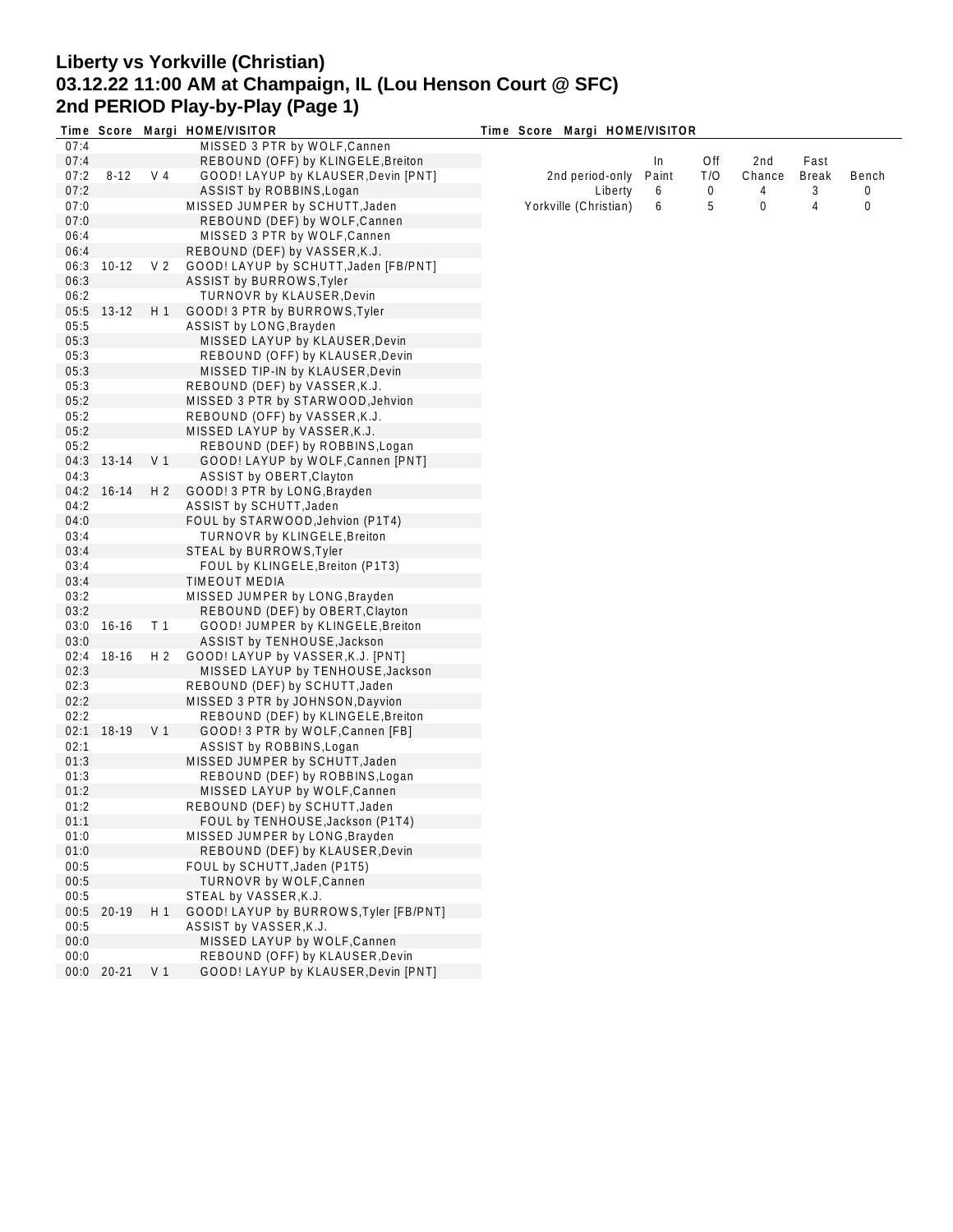## **Liberty vs Yorkville (Christian) 03.12.22 11:00 AM at Champaign, IL (Lou Henson Court @ SFC) 3rd PERIOD Play-by-Play (Page 1)**

|      |            |                | Time Score Margi HOME/VISITOR            | Time Score Margi HOME/VISITOR |       |     |        |              |       |
|------|------------|----------------|------------------------------------------|-------------------------------|-------|-----|--------|--------------|-------|
| 07:4 |            |                | MISSED 3 PTR by BURROWS, Tyler           |                               |       |     |        |              |       |
| 07:4 |            |                | REBOUND (DEF) by KLAUSER, Devin          |                               | In    | Off | 2nd    | Fast         |       |
| 07:2 |            |                | MISSED JUMPER by ROBBINS, Logan          | 3rd period-only               | Paint | T/O | Chance | <b>Break</b> | Bench |
| 07:2 |            |                | REBOUND (DEF) by SCHUTT, Jaden           | Liberty                       | 6     | 0   | 2      | 0            | 0     |
| 07:2 |            |                | MISSED 3 PTR by LONG, Brayden            | Yorkville (Christian)         | 8     | 2   | 4      | 0            | 0     |
| 07:2 |            |                | REBOUND (DEF) by OBERT, Clayton          |                               |       |     |        |              |       |
| 06:5 | $20 - 23$  | $V_3$          | GOOD! LAYUP by KLAUSER, Devin [PNT]      |                               |       |     |        |              |       |
| 06:5 |            |                | ASSIST by OBERT, Clayton                 |                               |       |     |        |              |       |
| 06:3 |            |                | MISSED 3 PTR by SCHUTT, Jaden            |                               |       |     |        |              |       |
| 06:3 |            |                | REBOUND (DEF) by OBERT, Clayton          |                               |       |     |        |              |       |
| 06:2 |            |                | MISSED 3 PTR by ROBBINS, Logan           |                               |       |     |        |              |       |
| 06:2 |            |                | REBOUND (DEF) by VASSER, K.J.            |                               |       |     |        |              |       |
| 06:1 |            |                | MISSED 3 PTR by DOUGLAS, JR., David      |                               |       |     |        |              |       |
| 06:1 |            |                | REBOUND (DEF) by WOLF, Cannen            |                               |       |     |        |              |       |
| 06:0 |            |                | MISSED JUMPER by KLINGELE, Breiton       |                               |       |     |        |              |       |
|      |            |                |                                          |                               |       |     |        |              |       |
| 06:0 |            |                | REBOUND (DEF) by VASSER, K.J.            |                               |       |     |        |              |       |
| 05:4 |            |                | MISSED 3 PTR by SCHUTT, Jaden            |                               |       |     |        |              |       |
| 05:4 |            |                | REBOUND (OFF) by DOUGLAS, JR., David     |                               |       |     |        |              |       |
| 05:4 | 22-23      | V <sub>1</sub> | GOOD! LAYUP by DOUGLAS, JR., David [PNT] |                               |       |     |        |              |       |
| 05:1 |            |                | <b>TIMEOUT 30sec</b>                     |                               |       |     |        |              |       |
| 05:0 |            |                | TURNOVR by KLAUSER, Devin                |                               |       |     |        |              |       |
| 05:0 |            |                | STEAL by SCHUTT, Jaden                   |                               |       |     |        |              |       |
| 05:0 |            |                | <b>TURNOVR by BURROWS, Tyler</b>         |                               |       |     |        |              |       |
| 05:0 |            |                | STEAL by OBERT, Clayton                  |                               |       |     |        |              |       |
| 04:5 |            |                | MISSED JUMPER by OBERT, Clayton          |                               |       |     |        |              |       |
| 04:5 |            |                | REBOUND (DEF) by LONG, Brayden           |                               |       |     |        |              |       |
| 04:3 |            |                | MISSED 3 PTR by LONG, Brayden            |                               |       |     |        |              |       |
| 04:3 |            |                | REBOUND (DEF) by (TEAM)                  |                               |       |     |        |              |       |
| 04:2 |            |                | MISSED 3 PTR by WOLF, Cannen             |                               |       |     |        |              |       |
| 04:2 |            |                | REBOUND (DEF) by VASSER, K.J.            |                               |       |     |        |              |       |
| 04:0 | 24-23      | H1             | GOOD! LAYUP by VASSER, K.J. [PNT]        |                               |       |     |        |              |       |
| 03:4 |            |                | MISSED 3 PTR by WOLF, Cannen             |                               |       |     |        |              |       |
| 03:4 |            |                | REBOUND (OFF) by OBERT, Clayton          |                               |       |     |        |              |       |
|      | 03:3 24-25 | V <sub>1</sub> | GOOD! LAYUP by KLINGELE, Breiton [PNT]   |                               |       |     |        |              |       |
| 03:3 |            |                | ASSIST by ROBBINS, Logan                 |                               |       |     |        |              |       |
| 03:0 |            |                | FOUL by OBERT, Clayton (P2T1)            |                               |       |     |        |              |       |
| 03:0 |            |                | TIMEOUT MEDIA                            |                               |       |     |        |              |       |
| 03:0 | 25-25      | T <sub>2</sub> | GOOD! FT SHOT by VASSER, K.J.            |                               |       |     |        |              |       |
| 03:0 | $26 - 25$  | H 1            | GOOD! FT SHOT by VASSER, K.J.            |                               |       |     |        |              |       |
| 02:4 |            |                | <b>TURNOVR by KNUFFMAN, Reese</b>        |                               |       |     |        |              |       |
| 02:2 |            |                | MISSED 3 PTR by SCHUTT, Jaden            |                               |       |     |        |              |       |
| 02:2 |            |                | REBOUND (OFF) by DOUGLAS, JR., David     |                               |       |     |        |              |       |
| 02:1 |            |                | MISSED JUMPER by DOUGLAS, JR., David     |                               |       |     |        |              |       |
| 02:1 |            |                | BLOCK by OBERT, Clayton                  |                               |       |     |        |              |       |
| 02:1 |            |                | REBOUND (OFF) by BURROWS, Tyler          |                               |       |     |        |              |       |
| 02:1 |            |                | MISSED 3 PTR by VASSER, K.J.             |                               |       |     |        |              |       |
| 02:1 |            |                | REBOUND (OFF) by LONG, Brayden           |                               |       |     |        |              |       |
|      | 02:0 28-25 | $H_3$          | GOOD! JUMPER by BURROWS, Tyler [PNT]     |                               |       |     |        |              |       |
| 01:4 |            |                | TIMEOUT TEAM                             |                               |       |     |        |              |       |
| 01:3 |            |                | MISSED 3 PTR by WOLF, Cannen             |                               |       |     |        |              |       |
| 01:3 |            |                | REBOUND (DEF) by BURROWS, Tyler          |                               |       |     |        |              |       |
| 01:1 | $30 - 25$  | H 5            | GOOD! DUNK by SCHUTT, Jaden [PNT]        |                               |       |     |        |              |       |
| 01:1 |            |                | <b>ASSIST by BURROWS, Tyler</b>          |                               |       |     |        |              |       |
| 00:5 | $30 - 27$  | $H_3$          | GOOD! LAYUP by KLAUSER, Devin [PNT]      |                               |       |     |        |              |       |
| 00:5 |            |                | ASSIST by ROBBINS, Logan                 |                               |       |     |        |              |       |
| 00:3 |            |                | FOUL by ROBBINS, Logan (P1T2)            |                               |       |     |        |              |       |
|      |            |                | GOOD! FT SHOT by SCHUTT, Jaden           |                               |       |     |        |              |       |
| 00:3 | $31 - 27$  | H 4            |                                          |                               |       |     |        |              |       |
| 00:3 |            |                | MISSED FT SHOT by SCHUTT, Jaden          |                               |       |     |        |              |       |
| 00:3 |            |                | REBOUND (DEF) by OBERT, Clayton          |                               |       |     |        |              |       |
| 00:0 |            |                | MISSED 3 PTR by WOLF, Cannen             |                               |       |     |        |              |       |
| 00:0 |            |                | REBOUND (DEF) by (TEAM)                  |                               |       |     |        |              |       |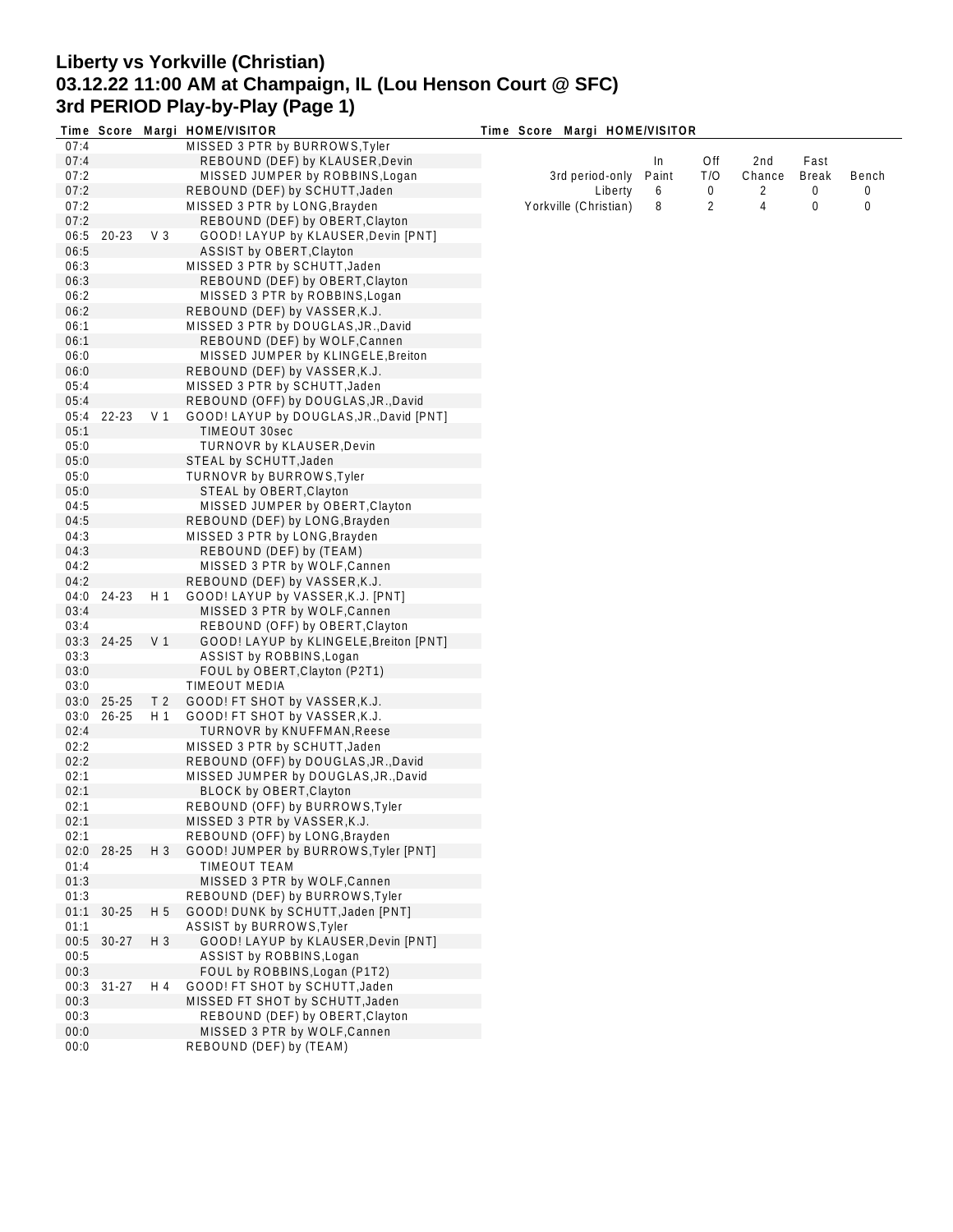# **Liberty vs Yorkville (Christian) 03.12.22 11:00 AM at Champaign, IL (Lou Henson Court @ SFC) 4th PERIOD Play-by-Play (Page 1)**

|              |            |      | Time Score Margi HOME/VISITOR                                                 |      |            |                       |         | Time Score Margi HOME/VISITOR |     |                                    |                |       |
|--------------|------------|------|-------------------------------------------------------------------------------|------|------------|-----------------------|---------|-------------------------------|-----|------------------------------------|----------------|-------|
| 07:4         |            |      | MISSED JUMPER by SCHUTT, Jaden                                                |      | 00:2 53-41 |                       |         |                               |     | H 12 GOOD! FT SHOT by VASSER, K.J. |                |       |
| 07:4         |            |      | REBOUND (OFF) by BURROWS, Tyler                                               |      | 00:2 54-41 |                       |         |                               |     | H 13 GOOD! FT SHOT by VASSER, K.J. |                |       |
| 07:4         | $33-27$    | H 6  | GOOD! LAYUP by BURROWS, Tyler [PNT]                                           | 00:2 |            |                       |         |                               |     | MISSED 3 PTR by WOLF, Cannen       |                |       |
| 07:2         |            |      | TURNOVR by ROBBINS, Logan                                                     | 00:2 |            |                       |         |                               |     | REBOUND (DEF) by SCHUTT, Jaden     |                |       |
| 06:5         | $35-27$    | H 8  | GOOD! LAYUP by VASSER, K.J. [PNT]                                             |      |            |                       |         |                               |     |                                    |                |       |
| 06:4         |            |      | TURNOVR by OBERT, Clayton                                                     |      |            |                       |         | In                            | Off | 2 <sub>nd</sub>                    | Fast           |       |
| 06:1         |            |      | MISSED 3 PTR by SCHUTT, Jaden                                                 |      |            | 4th period-only       |         | Paint                         | T/O | Chance                             | <b>Break</b>   | Bench |
| 06:1         |            |      | REBOUND (OFF) by DOUGLAS, JR., David                                          |      |            |                       | Liberty | 6                             | 2   | 0                                  | 0              | 0     |
| 06:1         |            |      | FOUL by KLINGELE, Breiton (P2T3)<br>TIMEOUT TEAM                              |      |            | Yorkville (Christian) |         | 8                             | 7   | 3                                  | $\overline{4}$ | 0     |
| 06:1         | $36 - 27$  | H 9  |                                                                               |      |            |                       |         |                               |     |                                    |                |       |
| 06:1<br>06:1 |            |      | GOOD! FT SHOT by DOUGLAS, JR., David<br>MISSED FT SHOT by DOUGLAS, JR., David |      |            |                       |         |                               |     |                                    |                |       |
| 06:1         |            |      | REBOUND (DEF) by KLAUSER, Devin                                               |      |            |                       |         |                               |     |                                    |                |       |
| 05:5         |            |      | MISSED 3 PTR by WOLF, Cannen                                                  |      |            |                       |         |                               |     |                                    |                |       |
| 05:5         |            |      | REBOUND (DEF) by (TEAM)                                                       |      |            |                       |         |                               |     |                                    |                |       |
| 05:4         |            |      | TURNOVR by SCHUTT, Jaden                                                      |      |            |                       |         |                               |     |                                    |                |       |
| 05:4         |            |      | STEAL by ROBBINS, Logan                                                       |      |            |                       |         |                               |     |                                    |                |       |
| 05:4         | $36 - 29$  | H 7  | GOOD! DUNK by ROBBINS, Logan [PNT]                                            |      |            |                       |         |                               |     |                                    |                |       |
| 05:4         |            |      | ASSIST by WOLF, Cannen                                                        |      |            |                       |         |                               |     |                                    |                |       |
|              | 05:2 39-29 |      | H 10 GOOD! 3 PTR by VASSER, K.J.                                              |      |            |                       |         |                               |     |                                    |                |       |
| 05:2         |            |      | ASSIST by LONG, Brayden                                                       |      |            |                       |         |                               |     |                                    |                |       |
| 05:1         |            |      | FOUL by DOUGLAS, JR., David (P2T1)                                            |      |            |                       |         |                               |     |                                    |                |       |
| 05:1         | 39-30      | H 9  | GOOD! FT SHOT by WOLF, Cannen                                                 |      |            |                       |         |                               |     |                                    |                |       |
| 05:1         | 39-31      | H 8  | GOOD! FT SHOT by WOLF, Cannen                                                 |      |            |                       |         |                               |     |                                    |                |       |
|              | 05:0 41-31 |      | H 10 GOOD! LAYUP by BURROWS, Tyler [FB/PNT]                                   |      |            |                       |         |                               |     |                                    |                |       |
| 05:0         |            |      | ASSIST by DOUGLAS, JR., David                                                 |      |            |                       |         |                               |     |                                    |                |       |
| 04:5         | 41-33      | H 8  | GOOD! LAYUP by KLAUSER, Devin [PNT]                                           |      |            |                       |         |                               |     |                                    |                |       |
| 04:5         |            |      | ASSIST by WOLF, Cannen                                                        |      |            |                       |         |                               |     |                                    |                |       |
| 04:4         |            |      | TIMEOUT 30sec                                                                 |      |            |                       |         |                               |     |                                    |                |       |
| 04:3         | 44-33      | H 11 | GOOD! 3 PTR by DOUGLAS, JR., David                                            |      |            |                       |         |                               |     |                                    |                |       |
| 04:3         |            |      | ASSIST by SCHUTT, Jaden                                                       |      |            |                       |         |                               |     |                                    |                |       |
| 04:2         |            |      | TURNOVR by ROBBINS, Logan                                                     |      |            |                       |         |                               |     |                                    |                |       |
| 04:2         |            |      | STEAL by SCHUTT, Jaden                                                        |      |            |                       |         |                               |     |                                    |                |       |
|              | 04:2 46-33 |      | H 13 GOOD! DUNK by SCHUTT, Jaden [FB/PNT]                                     |      |            |                       |         |                               |     |                                    |                |       |
| 04:0         | 46-36      | H 10 | GOOD! 3 PTR by WOLF, Cannen                                                   |      |            |                       |         |                               |     |                                    |                |       |
| 04:0         |            |      | ASSIST by OBERT, Clayton                                                      |      |            |                       |         |                               |     |                                    |                |       |
| 04:0         |            |      | TIMEOUT 30sec                                                                 |      |            |                       |         |                               |     |                                    |                |       |
| 03:5         |            |      | FOUL by ROBBINS, Logan (P2T4)                                                 |      |            |                       |         |                               |     |                                    |                |       |
| 03:5         |            |      | <b>TIMEOUT MEDIA</b>                                                          |      |            |                       |         |                               |     |                                    |                |       |
| 03:3<br>03:2 |            |      | <b>TURNOVR by BURROWS, Tyler</b><br>TURNOVR by KLINGELE, Breiton              |      |            |                       |         |                               |     |                                    |                |       |
| 03:1         |            |      | STEAL by VASSER, K.J.                                                         |      |            |                       |         |                               |     |                                    |                |       |
| 03:1         |            |      | FOUL by KLINGELE, Breiton (P3T5)                                              |      |            |                       |         |                               |     |                                    |                |       |
| 02:4         |            |      | FOUL by WOLF, Cannen (P1T6)                                                   |      |            |                       |         |                               |     |                                    |                |       |
| 02:3         |            |      | FOUL by OBERT, Clayton (P3T7)                                                 |      |            |                       |         |                               |     |                                    |                |       |
|              |            |      | 02:3 47-36 H 11 GOOD! FT SHOT by SCHUTT, Jaden                                |      |            |                       |         |                               |     |                                    |                |       |
|              | 02:3 48-36 |      | H 12 GOOD! FT SHOT by SCHUTT, Jaden                                           |      |            |                       |         |                               |     |                                    |                |       |
|              | 02:3 48-39 | H 9  | GOOD! 3 PTR by WOLF, Cannen                                                   |      |            |                       |         |                               |     |                                    |                |       |
| 02:3         |            |      | ASSIST by ROBBINS, Logan                                                      |      |            |                       |         |                               |     |                                    |                |       |
| 02:2         |            |      | TIMEOUT TEAM                                                                  |      |            |                       |         |                               |     |                                    |                |       |
| 02:1         |            |      | MISSED 3 PTR by VASSER, K.J.                                                  |      |            |                       |         |                               |     |                                    |                |       |
| 02:1         |            |      | REBOUND (DEF) by OBERT, Clayton                                               |      |            |                       |         |                               |     |                                    |                |       |
| 01:5         | 48-41      | H 7  | GOOD! JUMPER by WOLF, Cannen [PNT]                                            |      |            |                       |         |                               |     |                                    |                |       |
| 01:2         |            |      | FOUL by ROBBINS, Logan (P3T8)                                                 |      |            |                       |         |                               |     |                                    |                |       |
|              | 01:2 49-41 | H 8  | GOOD! FT SHOT by BURROWS, Tyler                                               |      |            |                       |         |                               |     |                                    |                |       |
| 01:2         | $50 - 41$  | H 9  | GOOD! FT SHOT by BURROWS, Tyler                                               |      |            |                       |         |                               |     |                                    |                |       |
| 01:0         |            |      | FOUL by SCHUTT, Jaden (P2T2)                                                  |      |            |                       |         |                               |     |                                    |                |       |
| 01:0         |            |      | MISSED 3 PTR by KLINGELE, Breiton                                             |      |            |                       |         |                               |     |                                    |                |       |
| 01:0         |            |      | REBOUND (DEF) by DOUGLAS, JR., David                                          |      |            |                       |         |                               |     |                                    |                |       |
| 01:0         |            |      | FOUL by OBERT, Clayton (P4T9)                                                 |      |            |                       |         |                               |     |                                    |                |       |
| 01:0         | 51-41      | H 10 | GOOD! FT SHOT by DOUGLAS, JR., David                                          |      |            |                       |         |                               |     |                                    |                |       |
| 01:0         | $52 - 41$  |      | H 11 GOOD! FT SHOT by DOUGLAS, JR., David                                     |      |            |                       |         |                               |     |                                    |                |       |
| 00:5         |            |      | MISSED 3 PTR by KLAUSER, Devin                                                |      |            |                       |         |                               |     |                                    |                |       |
| 00:5         |            |      | REBOUND (OFF) by OBERT, Clayton                                               |      |            |                       |         |                               |     |                                    |                |       |
| 00:4         |            |      | MISSED 3 PTR by WOLF, Cannen                                                  |      |            |                       |         |                               |     |                                    |                |       |
| 00:4         |            |      | REBOUND (OFF) by OBERT, Clayton                                               |      |            |                       |         |                               |     |                                    |                |       |
| 00:4         |            |      | MISSED 3 PTR by ROBBINS, Logan                                                |      |            |                       |         |                               |     |                                    |                |       |
| 00:4         |            |      | REBOUND (DEF) by SCHUTT, Jaden                                                |      |            |                       |         |                               |     |                                    |                |       |
| 00:2         |            |      | FOUL by WOLF, Cannen (P2T10)                                                  |      |            |                       |         |                               |     |                                    |                |       |